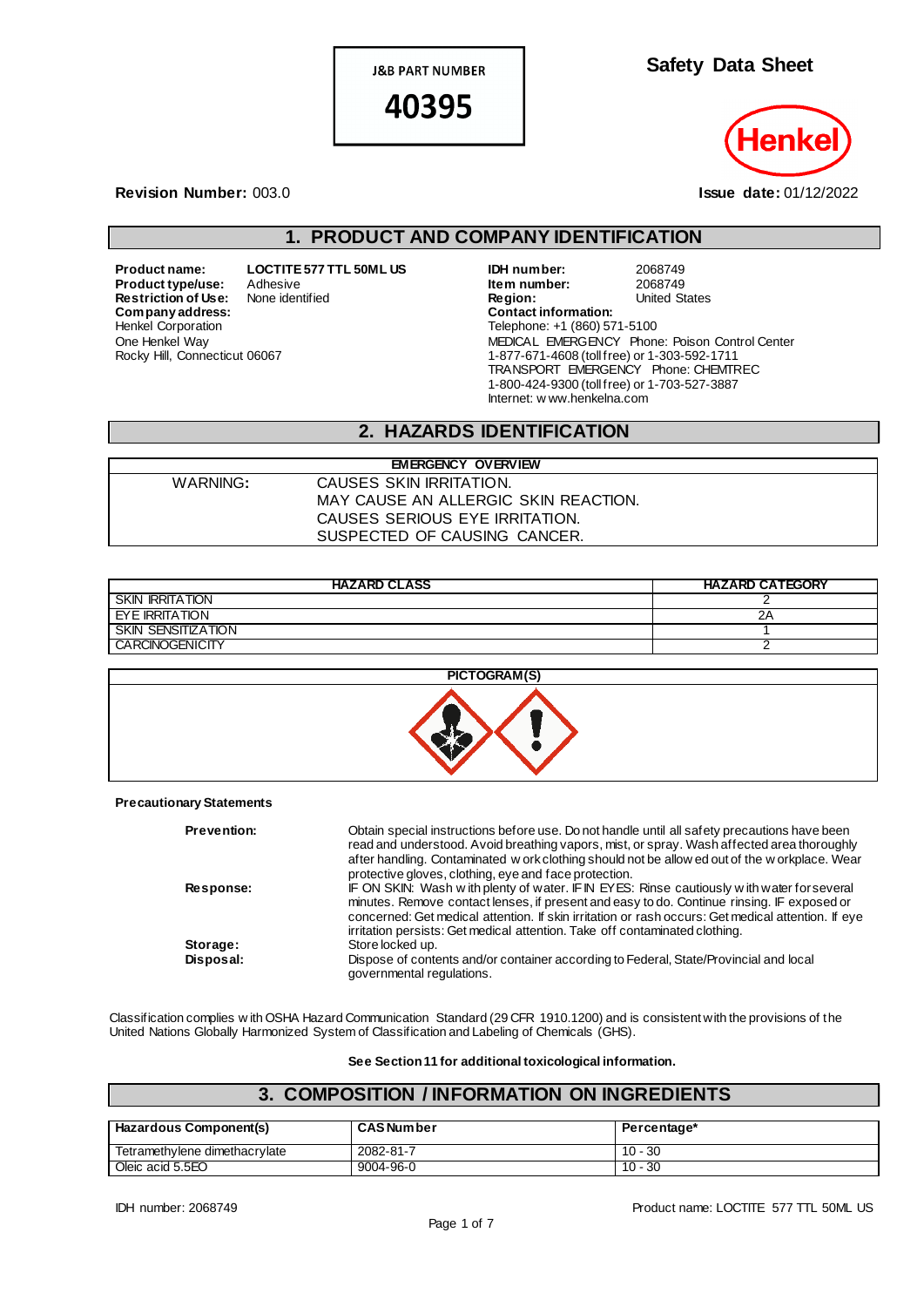| Methacrylic acid, monoester with 1,2-<br>propanediol, polymer with 4,4'-<br>methylenediphenyl diisocyanate | 190208-19-6    | $10 - 30$ |
|------------------------------------------------------------------------------------------------------------|----------------|-----------|
| Polyglycol dimethacrylate                                                                                  | $109 - 16 - 0$ | $5 - 10$  |
| Ethene, tetrafluoro-, homopolymer                                                                          | 9002-84-0      | $1 - 5$   |
| Ethene, homopolymer                                                                                        | 9002-88-4      | $1 - 5$   |
| Silica, amorphous, fumed, crystal-free                                                                     | 112945-52-5    | $1 - 5$   |
| Propane-1,2-diol                                                                                           | $57 - 55 - 6$  | $0.1 - 1$ |
| 1-Acetyl-2-phenylhydrazine                                                                                 | 114-83-0       | $0.1 - 1$ |
| Cumene hydroperoxide                                                                                       | $80 - 15 - 9$  | $0.1 - 1$ |
| maleic acid                                                                                                | 110-16-7       | $0.1 - 1$ |
| Polypropylene glycol monomethacrylate                                                                      | 39420-45-6     | $0.1 - 1$ |
| Cumene                                                                                                     | $98 - 82 - 8$  | $0.1 - 1$ |

\* Exact percentages may vary or are trade secret. Concentration range is provided to assist users in providing appropriate pr otections.

| <b>4. FIRST AID MEASURES</b>       |                                                                                                                                                                               |  |  |
|------------------------------------|-------------------------------------------------------------------------------------------------------------------------------------------------------------------------------|--|--|
| Inhalation:                        | Move to fresh air. If not breathing, give artificial respiration. If breathing is<br>difficult, give oxygen. Get medical attention.                                           |  |  |
| Skin contact:                      | Immediately flush skin w ith plenty of w ater (using soap, if available). Remove<br>contaminated clothing and footwear. Wash clothing before reuse. Get medical<br>attention. |  |  |
| Eve contact:                       | Rinse immediately with plenty of water, also under the eyelids, for at least 15<br>minutes. Get medical attention.                                                            |  |  |
| Ingestion:                         | DO NOT induce vomiting unless directed to do so by medical personnel.<br>Never give anything by mouth to an unconscious person. Get medical<br>attention.                     |  |  |
| Symptoms:                          | See Section 11.                                                                                                                                                               |  |  |
|                                    | <b>5. FIRE FIGHTING MEASURES</b>                                                                                                                                              |  |  |
| <b>Extinguishing media:</b>        | Water spray (fog), foam, dry chemical or carbon dioxide.                                                                                                                      |  |  |
| Special firefighting procedures:   | Wear self-contained breathing apparatus and full protective clothing, such as<br>turn-out gear. In case of fire, keep containers cool with water spray.                       |  |  |
| Unusual fire or explosion hazards: | Uncontrolled polymerization may occur at high temperatures resulting in<br>explosions or rupture of storage containers.                                                       |  |  |
| Hazardous combustion products:     | Oxides of carbon. Irritating organic vapours. Acids. Ketones. Aldehydes.<br>Alcohols. Fluorine. Toxic fluorine compounds.                                                     |  |  |

# **6. ACCIDENTAL RELEASE MEASURES**

**Use personal protection recommended in Section 8, isolate the hazard area and deny entry to unnecessary and unprotected personnel.**

| Environmental precautions: | Do not allow product to enter sew er or waterways.                                                                                                                                                                                                                                                                                                                                                                                                                             |  |
|----------------------------|--------------------------------------------------------------------------------------------------------------------------------------------------------------------------------------------------------------------------------------------------------------------------------------------------------------------------------------------------------------------------------------------------------------------------------------------------------------------------------|--|
| Clean-up methods:          | Remove all sources of ignition. Evacuate and ventilate spill area; dike spill to<br>prevent entry into w ater system; w earfull protective equipment during clean-<br>up. Soak up with inert absorbent material (e.g. sand, silica gel, acid binder,<br>universal binder, saw dust). Scrape up as much material as possible. Store in a<br>partly filled, closed container until disposal. Refer to Section 8 "Exposure"<br>Controls / Personal Protection" prior to clean up. |  |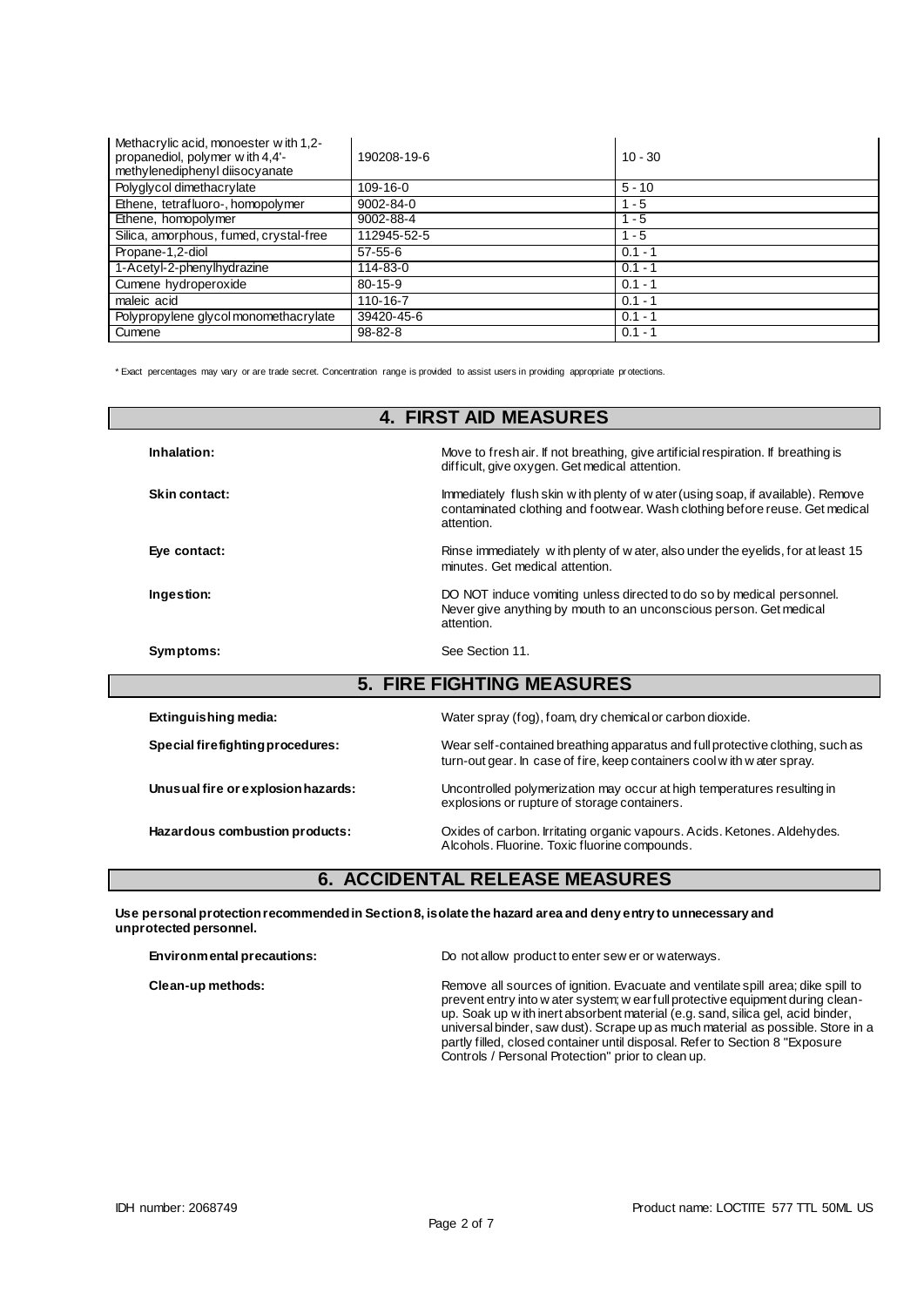## **7. HANDLING AND STORAGE**

**Handling:** Use only w ith adequate ventilation. Prevent contact w ith eyes, skin and clothing. Do not breathe vapor and mist. Wash thoroughly after handling. Keep container closed. Refer to Section 8.

**Storage:** For safe storage, store between 8 °C (46.4 °F) and 21 °C (69.8 °F)

#### **8. EXPOSURE CONTROLS / PERSONAL PROTECTION**

**Employers should complete an assessment of all workplaces to determine the need for, and selection of, proper exposure controls and protective equipment for each task performed.**

| Hazardous Component(s)                                                                                     | <b>ACGIHTLV</b>                                                                                                                                        | <b>OSHA PEL</b>                                                                                                                                                                                                 | <b>AIHA WEEL</b>                                  | <b>OTHER</b>                                                       |
|------------------------------------------------------------------------------------------------------------|--------------------------------------------------------------------------------------------------------------------------------------------------------|-----------------------------------------------------------------------------------------------------------------------------------------------------------------------------------------------------------------|---------------------------------------------------|--------------------------------------------------------------------|
| Tetramethylene dimethacrylate                                                                              | None                                                                                                                                                   | None                                                                                                                                                                                                            | None                                              | None                                                               |
| Oleic acid 5.5EO                                                                                           | None                                                                                                                                                   | None                                                                                                                                                                                                            | None                                              | None                                                               |
| Methacrylic acid, monoester with 1,2-<br>propanediol, polymer with 4,4'-<br>methylenediphenyl diisocyanate | None                                                                                                                                                   | None                                                                                                                                                                                                            | None                                              | None                                                               |
| Polyglycol dimethacrylate                                                                                  | None                                                                                                                                                   | None                                                                                                                                                                                                            | None                                              | None                                                               |
| Ethene, tetrafluoro-, homopolymer                                                                          | None                                                                                                                                                   | None                                                                                                                                                                                                            | None                                              | 10 mg/m3 TWA Total<br>dust.<br>5 mg/m3 TWA<br>Respirable fraction. |
| Ethene, homopolymer                                                                                        | 10 mg/m3 TWA<br>Inhalable particles.<br>3 mg/m3 TWA<br>Respirable particles.                                                                           | 15 MPPCF TWA<br>Respirable fraction.<br>15 mg/m3 TWA Total<br>dust.<br>50 MPPCF TWA<br>Total dust.<br>5 mg/m3 TWA<br>Respirable fraction.<br>5 mg/m3 PEL<br>Respirable fraction.<br>15 mg/m3 PEL Total<br>dust. | None                                              | None                                                               |
| Silica, amorphous, fumed, crystal-free                                                                     | 10 mg/m3 TWA<br>Inhalable dust.<br>3 mg/m3 TWA<br>Respirable fraction.<br>3 mg/m3 TWA<br>Respirable particles.<br>10 mg/m3 TWA<br>Inhalable particles. | 20 MPPCF TWA<br>$0.8$ mg/m $3$ TWA<br>50 MPPCF TWA<br>Total dust.<br>5 mg/m3 TWA<br>Respirable fraction.<br>15 mg/m3 TWA Total<br>dust.<br>15 MPPCF TWA<br>Respirable fraction.                                 | None                                              | None                                                               |
| Propane-1,2-diol                                                                                           | None                                                                                                                                                   | None                                                                                                                                                                                                            | 10 mg/m3 TWA<br>Aerosol.                          | None                                                               |
| 1-Acetyl-2-phenylhydrazine                                                                                 | None                                                                                                                                                   | None                                                                                                                                                                                                            | None                                              | None                                                               |
| Cumene hydroperoxide                                                                                       | None                                                                                                                                                   | None                                                                                                                                                                                                            | 1 ppm $(6 \text{ mg/m3})$<br><b>TWA</b><br>(SKIN) | None                                                               |
| maleic acid                                                                                                | None                                                                                                                                                   | None                                                                                                                                                                                                            | None                                              | None                                                               |
| Polypropylene glycol monomethacrylate                                                                      | None                                                                                                                                                   | None                                                                                                                                                                                                            | None                                              | None                                                               |
| Cumene                                                                                                     | 5 ppm TWA                                                                                                                                              | 50 ppm (245 mg/m3)<br><b>PEL</b><br>(SKIN)                                                                                                                                                                      | None                                              | None                                                               |

**Engineering controls:** Provide adequate local exhaust ventilation to maintain w orker exposure below exposure limits.

**Respiratory protection:** Use NIOSH approved respirator if there is potential to exceed exposure limit(s). Use NIOSH approved respirator if there is potential to exceed exposure limit(s).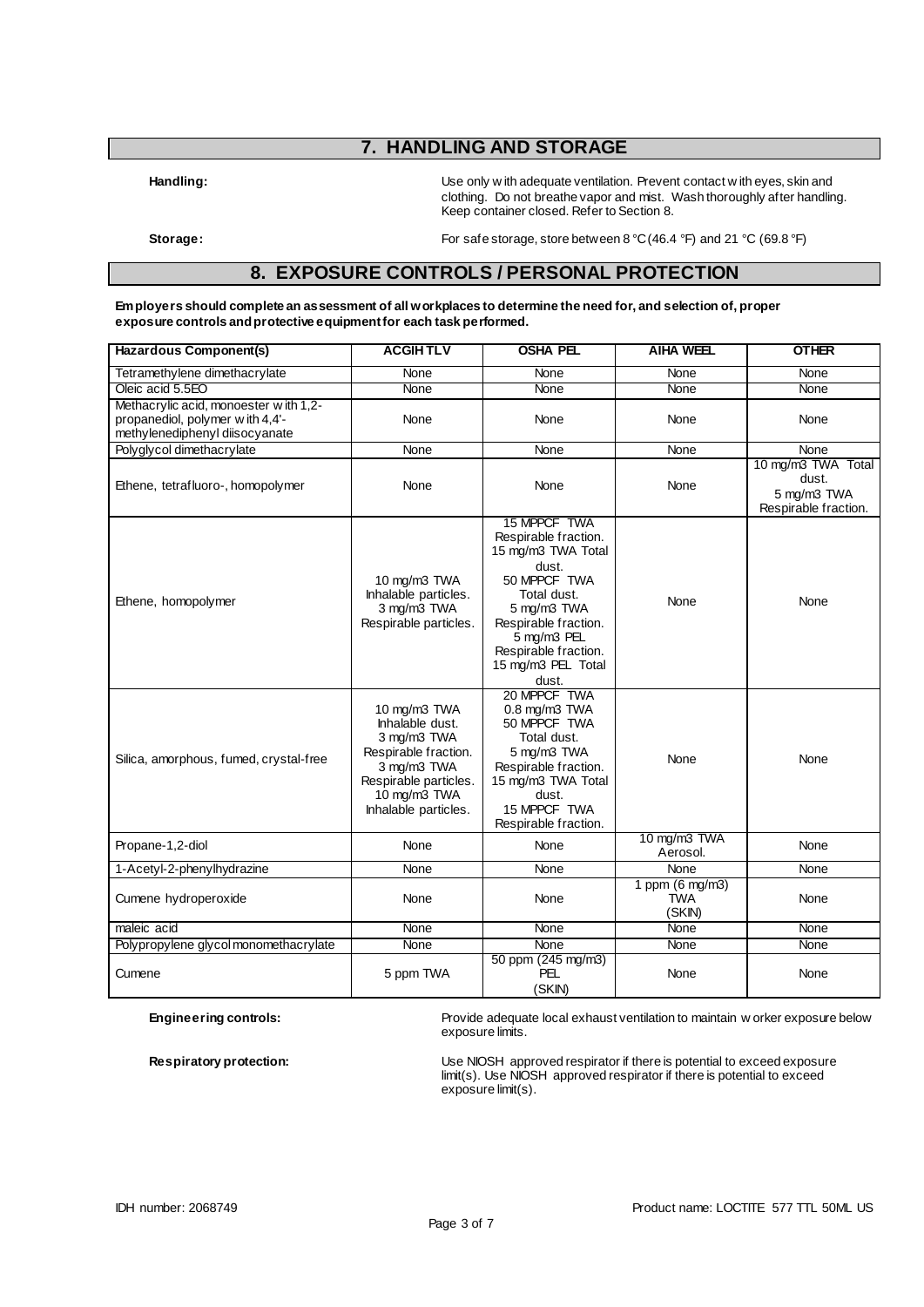Eye/face protection: Safety goggles or safety glasses with side shields. Full face protection should be used if the potential for splashing or spraying of product exists. Safety show ers and eye wash stations should be available. Safety goggles or safety glasses w ith side shields. Full face protection should be used if the potential for splashing or spraying of product exists. Safety showers and eye wash stations should be available.

**Skin protection:** Use chemical resistant, impermeable clothing including gloves and either an apron or body suit to prevent skin contact. Neoprene gloves. Use chemical resistant, impermeable clothing including gloves and either an apron or body suit to prevent skin contact. Neoprene gloves.

### **9. PHYSICAL AND CHEMICAL PROPERTIES**

**Physical state:** Liquid, high viscosity<br> **Color:** Color: Tellow **Color:** Yellow **Odor:** Mild **Odor threshold:** Not available.<br> **pH:** Not applicable **Vapor pressure:**  $\blacksquare$  Not available.<br> **Roiling point/range:**  $\blacksquare$  Not available. **Boiling point/range:**<br> **Melting point/range:**<br>
Melting point/range:<br>
Not available. **Melting point/ range:** Not available. Not available to the Not available.<br>
Specific gravity: 1.17 **Specific gravity:**  $\begin{array}{ccc} 1.17 \\ \text{Vapor density:} \end{array}$  1.17 Vapor density:<br>Flash point: **Flammable/Explosive limits - lower:** Not available.<br> **Flammable/Explosive limits - upper:** Not available. **Flammable/Explosive limits - upper:** Not available.<br> **Autoignition temperature:** Not available. **Autoignition temperature:**<br>Flam m ability: **Evaporation rate:**<br> **Solubility in water:** Not available.<br>
Not available. **Solubility in water: Not** available.<br> **Partition coefficient (n-octanol/water):** Not available. Partition coefficient (n-octanol/water):<br>VOC content: **VOC content:**  $\begin{array}{ccc} \sim & \sim & \sim & \sim & \sim & 3\% \text{ Estimate} \\ \text{Viscosity:} & \text{Not available.} \end{array}$ **Decomposition temperature:** 

Not applicable, Mixture reacts with water.<br>Not available. **Flash point:** > 93 °C (> 199.4 °F) no method **Not applicable**<br>Not available. Not available.<br>Not available.

### **10. STABILITY AND REACTIVITY**

| Stability:                           | Stable under normal conditions of storage and use.                                                                                                     |  |
|--------------------------------------|--------------------------------------------------------------------------------------------------------------------------------------------------------|--|
| Hazardous reactions:                 | None under normal processing. Polymerization may occur at elevated temperature or in the<br>presence of incompatible materials.                        |  |
| Hazardous decomposition<br>products: | Oxides of carbon. Irritating organic vapours. Acids. Toxic fluorine compounds.                                                                         |  |
| Incompatible materials:              | Strong oxidizing agents. Strong reducing agents. Free radical initiators. Inert gases. Oxygen<br>scavengers. Heavy metals. Alkalis. Aldehydes. Amines. |  |
| Reactivity:                          | Not available.                                                                                                                                         |  |
| Conditions to avoid:                 | Elevated temperatures. Heat, flames, sparks and other sources of ignition. Store aw ay from<br>incompatible materials.                                 |  |

### **11. TOXICOLOGICAL INFORMATION**

**Relevant routes of exposure:** Skin, Inhalation, Eyes, Ingestion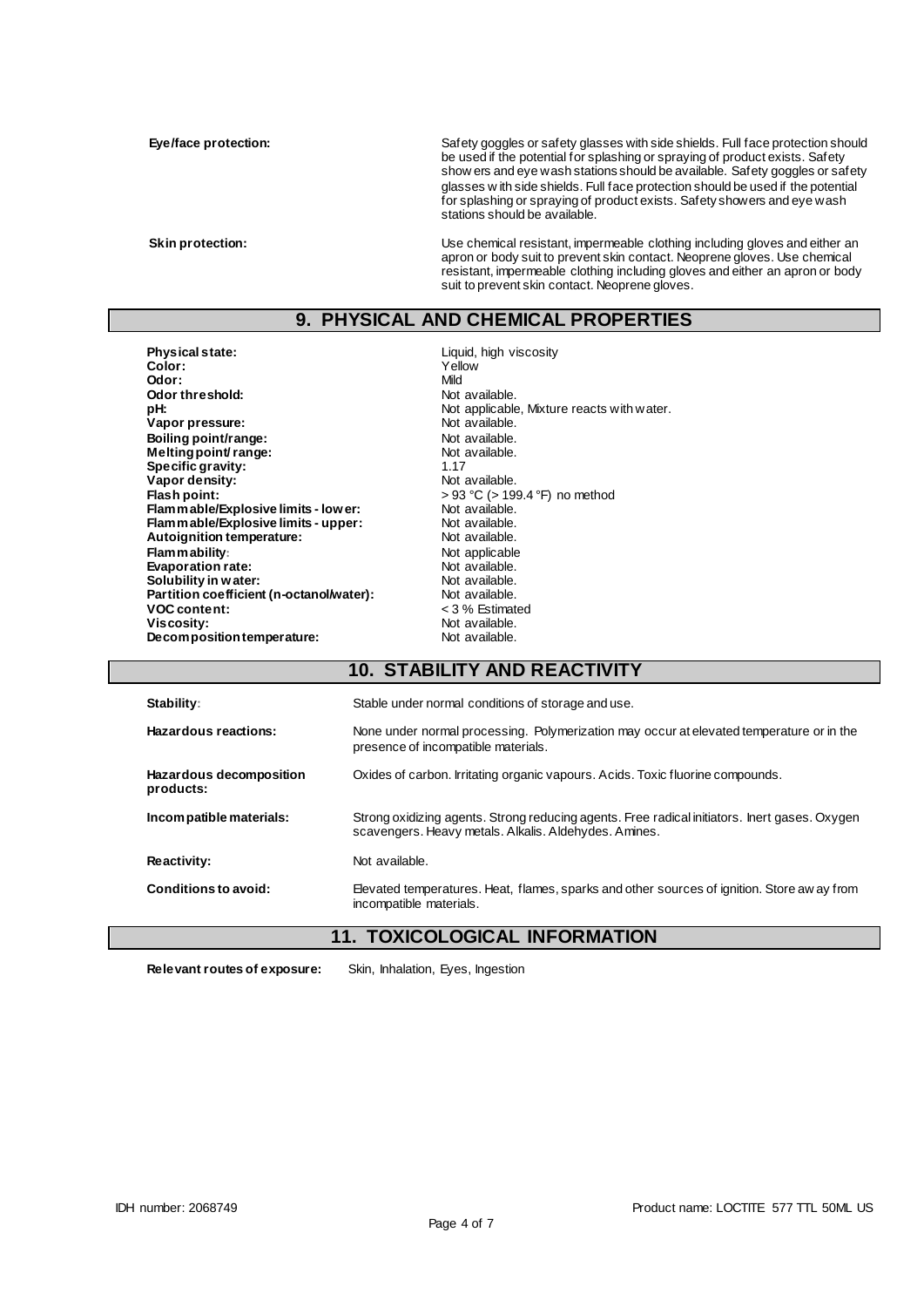#### **Potential Health Effects/Symptoms**

| Inhalation:  |
|--------------|
| Skin contact |
| Eye contact: |
|              |

**Inhalation:** Inhalation of vapors or mists of the product may be irritating to the respiratory system. **Skin contact:** Causes skin irritation. May cause allergic skin reaction. **Eye contact:** Causes serious eye irritation. **Ingestion:** May cause gastrointestinal tract irritation if sw allowed.

| Hazardous Component(s)                                                                                               | LD50s and LC50s                                                                                            | Immediate and Delayed Health Effects                                  |
|----------------------------------------------------------------------------------------------------------------------|------------------------------------------------------------------------------------------------------------|-----------------------------------------------------------------------|
| Tetramethylene dimethacrylate                                                                                        | <b>None</b>                                                                                                | Irritant, Allergen                                                    |
| Oleic acid 5.5EO                                                                                                     | None                                                                                                       | Irritant                                                              |
| Methacrylic acid, monoester with 1,2-<br>propanediol, polymer with 4,4'-<br>methylenediphenyl diisocyanate           | None                                                                                                       | Irritant, Allergen                                                    |
| Polyglycol dimethacrylate                                                                                            | None                                                                                                       | Irritant, Allergen                                                    |
| Ethene, tetrafluoro-, homopolymer                                                                                    | None                                                                                                       | No Target Organs                                                      |
| Ethene, homopolymer                                                                                                  | None                                                                                                       | No Target Organs                                                      |
| Silica, amorphous, fumed, crystal-free                                                                               | None                                                                                                       | Nuisance dust                                                         |
| Oral LD50 (Rabbit) = $18$ g/kg<br>Oral LD50 (Mouse) = $23.9$ g/kg<br>Propane-1,2-diol<br>Oral LD50 $(Rat) = 30$ g/kg |                                                                                                            | <b>Irritant</b>                                                       |
| 1-Acetyl-2-phenylhydrazine                                                                                           | Oral LD50 (Mouse) = $270$ mg/kg                                                                            | Allergen, Blood, Kidney, Mutagen, Some<br>evidence of carcinogenicity |
| Cumene hydroperoxide                                                                                                 | None                                                                                                       | Allergen, Central nervous system, Corrosive,<br>Irritant, Mutagen     |
| maleic acid                                                                                                          | Oral LD50 (Mouse) = $2,400$ mg/kg<br>Oral LD50 $(Rat) = 708$ mg/kg<br>Dermal LD50 (Rabbit) = $1,560$ mg/kg | Irritant, Kidney                                                      |
| Polypropylene glycol monomethacrylate                                                                                | <b>None</b>                                                                                                | Irritant, Allergen                                                    |
| Cumene                                                                                                               | Oral LD50 $(Rat) = 2.91$ g/kg<br>Oral LD50 $(Rat) = 1,400$ mg/kg                                           | Central nervous system, Irritant, Lung                                |

| Hazardous Component(s)                                                                                     | <b>NTP Carcinogen</b>                               | <b>IARC Carcinogen</b> | <b>OSHA Carcinogen</b><br>(Specifically Regulated) |
|------------------------------------------------------------------------------------------------------------|-----------------------------------------------------|------------------------|----------------------------------------------------|
| Tetramethylene dimethacrylate                                                                              | No                                                  | No.                    | No                                                 |
| Oleic acid 5.5EO                                                                                           | No                                                  | No                     | No                                                 |
| Methacrylic acid, monoester with 1,2-<br>propanediol, polymer with 4,4'-<br>methylenediphenyl diisocyanate | No                                                  | No                     | No                                                 |
| Polyglycol dimethacrylate                                                                                  | No.                                                 | No.                    | No.                                                |
| Ethene, tetrafluoro-, homopolymer                                                                          | No.                                                 | No.                    | No.                                                |
| Ethene, homopolymer                                                                                        | No.                                                 | No.                    | No.                                                |
| Silica, amorphous, fumed, crystal-free                                                                     | No.                                                 | No.                    | No.                                                |
| Propane-1,2-diol                                                                                           | No.                                                 | No.                    | No.                                                |
| 1-Acetyl-2-phenylhydrazine                                                                                 | No                                                  | No                     | No                                                 |
| Cumene hydroperoxide                                                                                       | No                                                  | No                     | No                                                 |
| maleic acid                                                                                                | No                                                  | No                     | No                                                 |
| Polypropylene glycol monomethacrylate                                                                      | No                                                  | No                     | No                                                 |
| Cumene                                                                                                     | Reasonably Anticipated to be<br>a Human Carcinogen. | Group 2B               | No.                                                |

## **12. ECOLOGICAL INFORMATION**

**Ecological information:** Not available.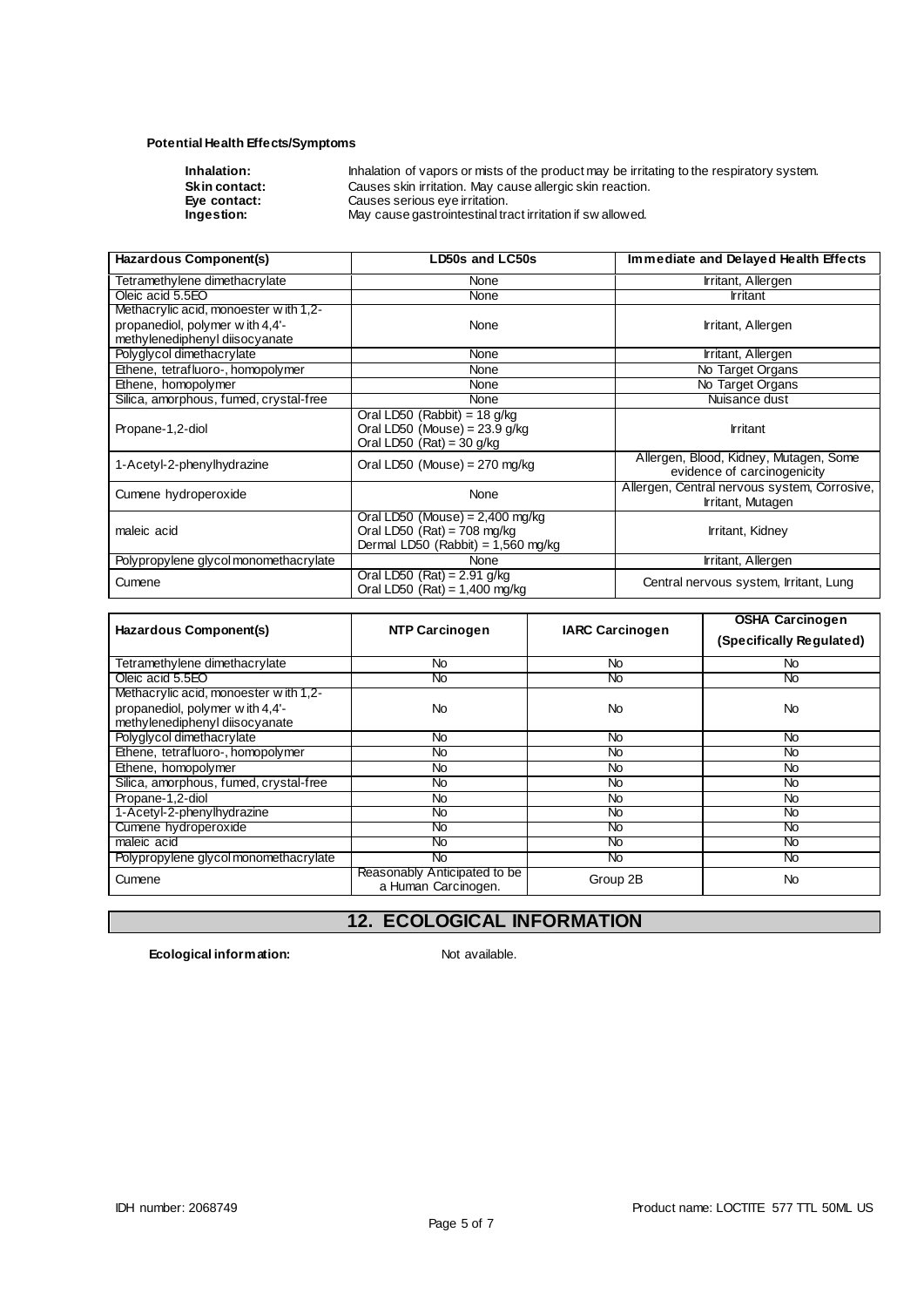## **13. DISPOSAL CONSIDERATIONS**

**Information provided is for unused product only.**

**Recommended method of disposal:** Follow all local, state, federal and provincial regulations for disposal.

#### **14. TRANSPORT INFORMATION**

**The transport information provided in this section only applies to the material/formulation itself, and is not specific to any package/configuration.**

| U.S. Department of Transportation Ground (49 CFR) |                                                         |
|---------------------------------------------------|---------------------------------------------------------|
| Propershipping name:                              | RQ, Environmentally hazardous substance, liquid, n.o.s. |
| Hazard class or division:                         | 9                                                       |
| Identification number:                            | <b>UN 3082</b>                                          |
| Packing group:                                    | Ш                                                       |
| DOT Hazardous Substance(s):                       | alpha, alpha-Dimethylbenzylhydroperoxide                |
| International Air Transportation (ICAO/IATA)      |                                                         |
| Proper shipping name:                             | RQ, Environmentally hazardous substance, liquid, n.o.s. |
| Hazard class or division:                         | 9                                                       |
| Identification number:                            | <b>UN 3082</b>                                          |
| Packing group:                                    | Ш                                                       |
| <b>Water Transportation (IMO/IMDG)</b>            |                                                         |
| Proper shipping name:                             | RQ. ENVIRONMENTALLY HAZARDOUS SUBSTANCE. LIQUID. N.O.S. |
| Hazard class or division:                         | 9                                                       |
| Identification number:                            | <b>UN 3082</b>                                          |
| Packing group:                                    | Ш                                                       |
|                                                   |                                                         |

# **15. REGULATORY INFORMATION**

**United States Regulatory Information**

| TSCA 8 (b) Inventory Status:                                                                                  | All components are listed as active or are exempt from listing on the Toxic Substances<br>Control Act (TSCA) inventory.<br>None above reporting de minimis                                                                                                                                                                                                       |  |
|---------------------------------------------------------------------------------------------------------------|------------------------------------------------------------------------------------------------------------------------------------------------------------------------------------------------------------------------------------------------------------------------------------------------------------------------------------------------------------------|--|
| TSCA 12 (b) Export Notification:                                                                              |                                                                                                                                                                                                                                                                                                                                                                  |  |
| <b>CERCLA/SARA Section 302 EHS:</b><br><b>CERCLA/SARA Section 311/312:</b><br><b>CERCLA/SARA Section 313:</b> | None above reporting de minimis.<br>Immediate Health, Delayed Health<br>This product contains the follow ing toxic chemicals subject to the reporting requirements of<br>section 313 of the Emergency Planning and Community Right-To-Know Act of 1986 (40<br>CFR 372). Cumene (CAS# 98-82-8).                                                                   |  |
| <b>CERCLA Reportable quantity:</b>                                                                            | Cumene hydroperoxide (CAS#80-15-9) 10 lbs. (4.54 kg)                                                                                                                                                                                                                                                                                                             |  |
| California Proposition 65:                                                                                    | This product contains a chemical know n to the State of California to cause birth defects or<br>other reproductive harm. This product contains a chemical know n in the State of California<br>to cause cancer.                                                                                                                                                  |  |
| Canada Regulatory Information                                                                                 |                                                                                                                                                                                                                                                                                                                                                                  |  |
| <b>CEPA DSL/NDSL Status:</b>                                                                                  | Contains one or more components listed on the Non-Domestic Substances List. All other<br>components are listed on or are exempt from listing on the Domestic Substances List.<br>Components listed on the NDSL must be tracked by all Canadian Importers of Record as<br>required by Environment Canada. They may be imported into Canada in limited quantities. |  |

#### **16. OTHER INFORMATION**

Please contact Regulatory Affairs for additional details.

**This safety data sheet contains changes from the previous version in sections:** 3, 8, 11, 13, 15

| Prepared by: | Product Safety and Regulatory Affairs |
|--------------|---------------------------------------|
|              |                                       |

**Issue date:** 01/12/2022